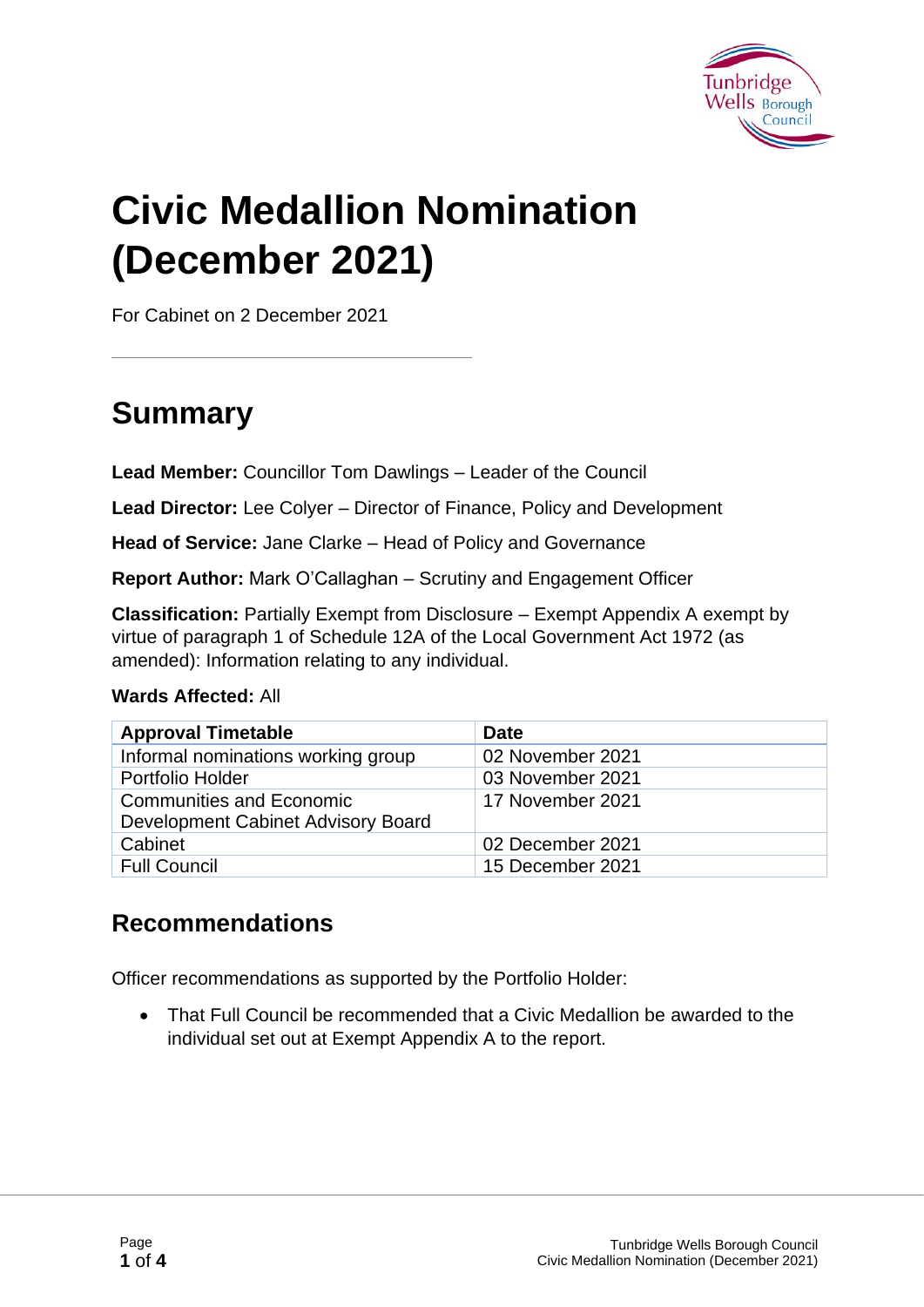

### **1. Introduction and Background**

- 1.1 This report advises members of the Council of a nomination for a Civic Medallion and invites its consideration.
- 1.2 Tunbridge Wells Borough Council operates the Civic Medallion scheme which seeks to give official recognition to people who have given 'meritorious service' to the Borough. Details of the scheme are set out at appendix A.
- 1.3 The Civic Medallion is the second highest honour the Borough can bestow. The scheme has been in operation since 1981, during which time 34 medallions have been awarded.
- 1.4 A nomination as set out at Exempt Appendix A to the report was submitted by Councillor Jane March. The name of the nominee and the reasons for the nomination are confidential unless the award is made.
- 1.5 Members may discuss in general terms whether the nominee meets the criteria during a public session but must not mention the name of the nominee or any information which could identify them, except in a duly convened private session.
- 1.6 In accordance with the adopted procedure, the nomination was considered and supported by an informal, cross-party working group consisting of the Mayor and the leaders of the political groups.
- 1.7 The Cabinet is requested to consider and, if thought fit, to support the nomination and make a recommendation to Full Council.

### **2. Options Considered**

- 2.1 The Cabinet is not bound by the recommendation of the working group and if members feel unable to support the nomination for any reason, the matter will not progress any further.
- 2.2 If the Cabinet supports the nomination it should recommend the award of the Civic Medallion by Full Council.
- 2.3 Although the scheme is deliberately loosely defined, in practice it includes exceptional service to a community within the Borough given by an individual – or in special circumstances, groups – usually over many years and most likely (though not exclusively) from within the voluntary sector (i.e. not as part of someone's employment).
- 2.4 Members are requested to use their best judgement in determining whether the nomination set out at Exempt Appendix A meets the criteria of the Civic Medallion award.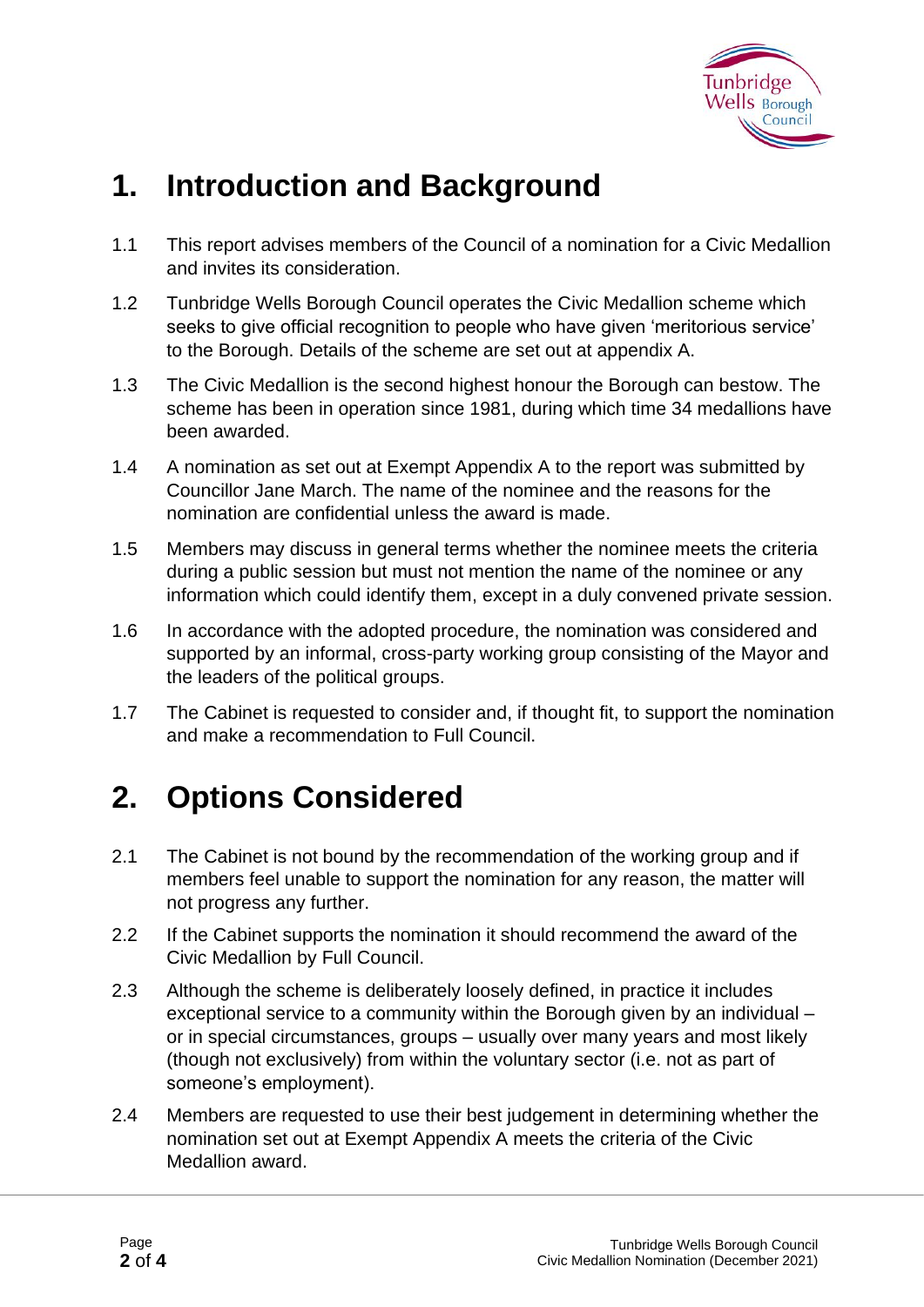## **3. Consultation**

- 2.1 The nomination form, set out at Exempt Appendix A, includes two independent testimonials.
- 2.2 The nomination was considered and supported by the informal cross-party working group at their meeting on 02 November 2021.

#### **Recommendation from Cabinet Advisory Board**

2.3 The Communities and Economic Development Cabinet Advisory Board was be consulted on this decision at their meeting on 17 November 2021 and agreed:

"That the recommendations in the report be supported."

### **4. Implementation**

- 2.1 Subject to Cabinet's approval, the final decision to award the Civic Medallion will be made by Full Council on 15 December 2021 but it will not be presented at this stage.
- 2.2 If the Council agrees the award, the nominee will then be formally advised and invited to accept the award.
- 2.3 Once the nominee accepts the award they will be invited to attend the next convenient meeting of Full Council to receive the award in person (they may opt to receive the award privately) and the award will be publicly announced.
- 2.4 Civic Medallion holders are normally invited to various high-level civic events to demonstrate the Brough's continued appreciation for their work and contribution.

### **5. Appendices and Background Documents**

Appendices:

• Appendix A: Civic Medallion Scheme details.

Exempt appendices (if any):

• Exempt Appendix A: Nomination Form

Background Papers:

• None